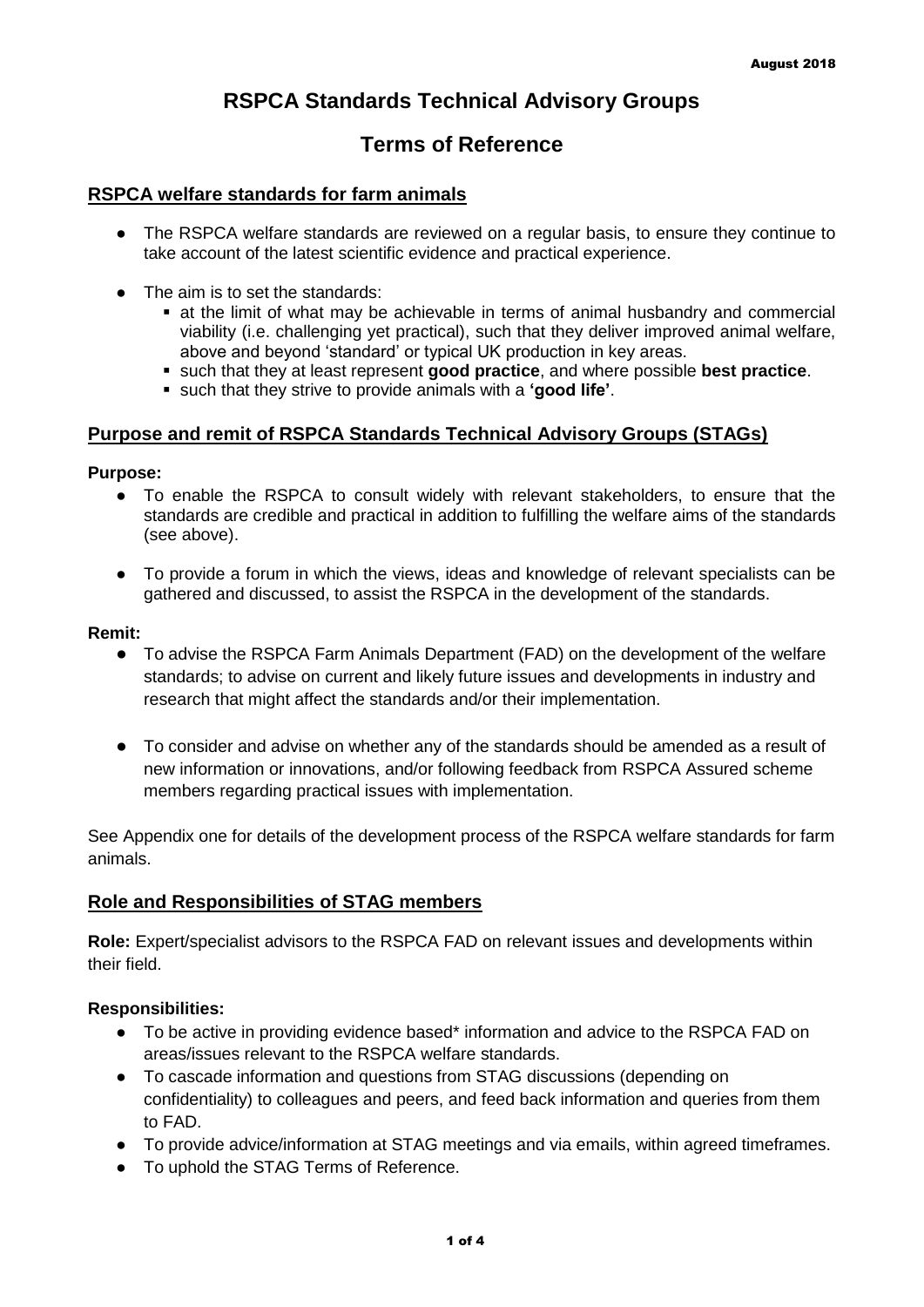\* Details of how the RSPCA defines, analyses and uses 'evidence based information' are outlined in the document '*The evidence base for farm animal welfare: RSPCA Farm Animals Department's approach'.* If you would like a copy, please email your request to: [farm-animals@rspca.org.uk](mailto:farm-animals@rspca.org.uk)

### **STAG Membership**

#### **Person specification**

- Relevant and current technical, practical or professional knowledge.
- Experience of and willingness and ability to interact constructively and participate in group discussions.
- Willingness and ability to respond constructively, within agreed timeframes, to requests for input via email, telephone, etc.
- A commitment to progressing farm animal welfare.

## **Function of STAG**

- Membership of a STAG is by invitation from the RSPCA FAD only.
- Only those individuals invited by the RSPCA FAD may attend STAG meetings. Any requests for consideration to be given to others attending a particular meeting must be discussed with RSPCA FAD in advance.
- The RSPCA may invite specialists within a particular area to attend a specific meeting, as necessary.
- STAG membership is for a fixed tenure of three years. After this date members may be reinvited onto the STAG for another tenure.
- STAG meetings will be held once a year. Consideration will be given to holding additional meetings as necessary.
- Email consultations and telephone conferences will be conducted as necessary between meetings.
- Members are invited onto a STAG on the basis of the person specification (see above) and not simply because they work for a particular company/organisation.
- Members must declare any conflicts of interest to the STAG Chair when requesting an amendment to the standards or to proposed amendments (e.g. if an amendment would particularly benefit or be a challenge for their company).
- Where a member requests that information provided to/discussed with the STAG is kept confidential, then all members will agree to abide by this request.
- STAG meeting minutes and papers are confidential to the RSPCA and the STAG.
- A summary note of meetings will be drafted for circulation outside of the STAG following STAG members' approval.
- STAG members will be paid travel expenses as set out in Appendix two.
- Where members fail to attend two consecutive meetings, regularly fail to respond to email/telephone requests for input and/or fail to abide by these Terms of Reference, their membership on the STAG may be re-evaluated.
- Names and professional affiliations of members will be made public, including via the RSPCA website. (Members who do not want their membership made public must indicate this to the RSPCA FAD.)
- By accepting an invitation to be a member of a STAG, members agree to abide by these Terms of Reference.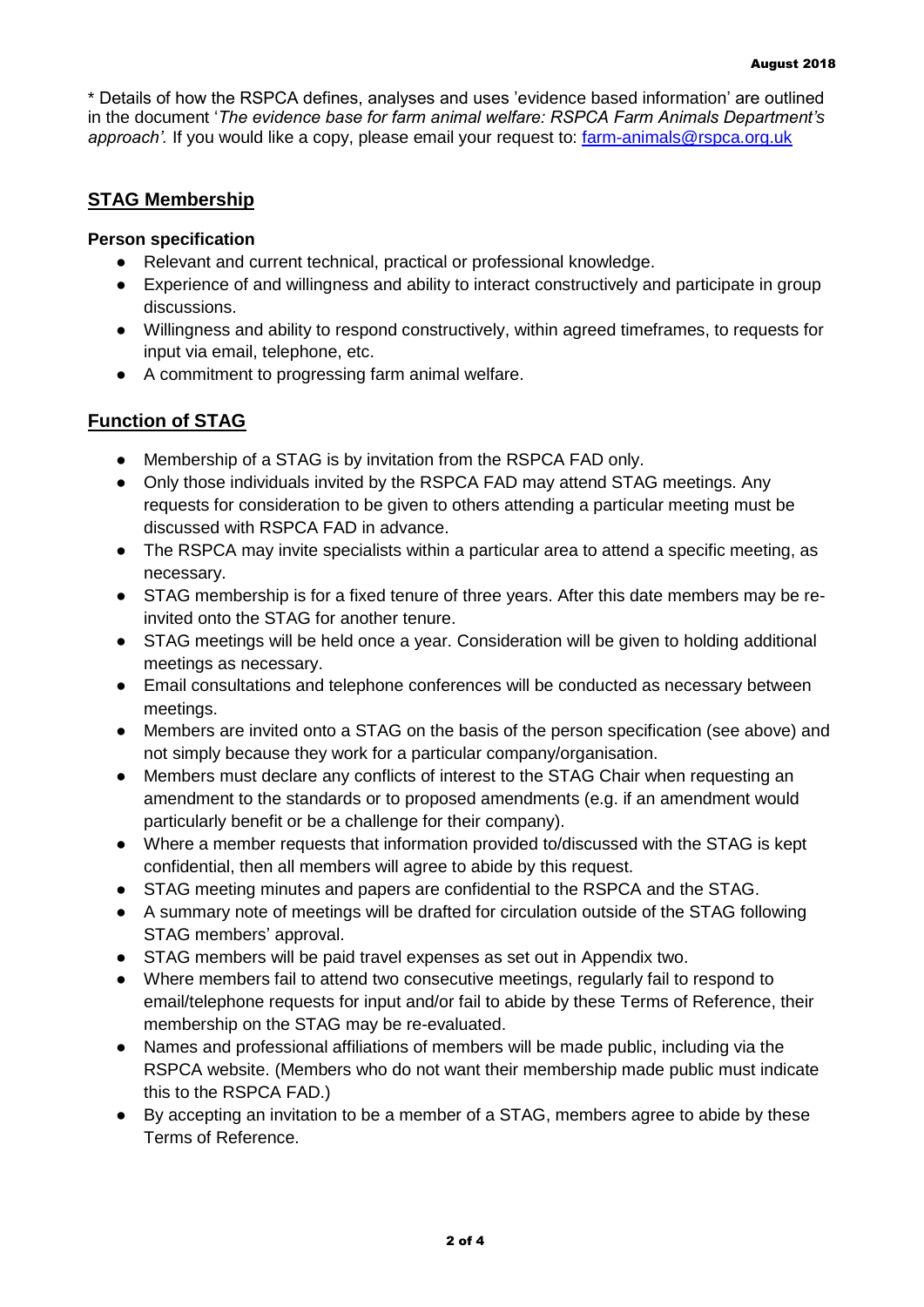

# **Appendix one: RSPCA Welfare Standards for farm animals**